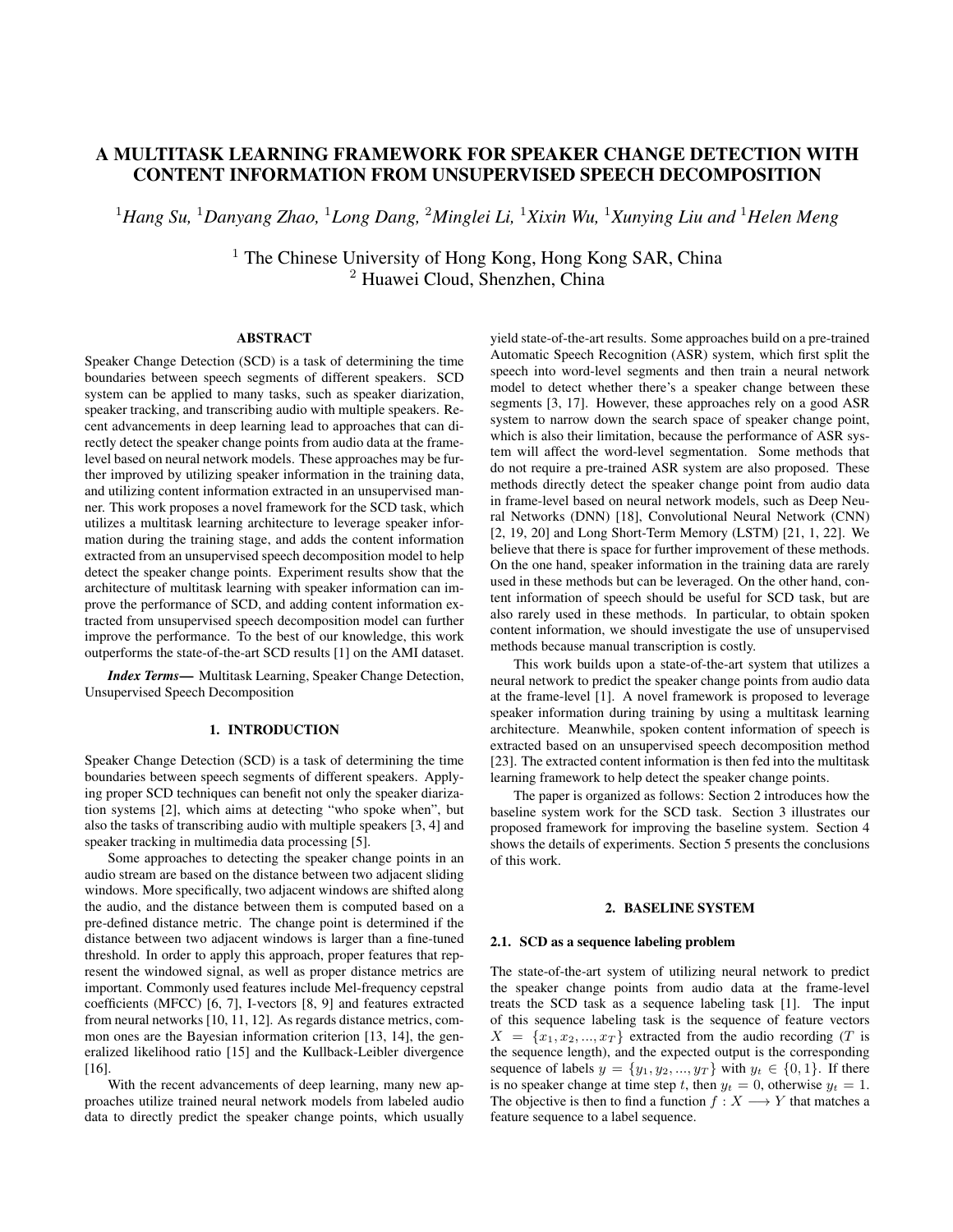### 2.2. Model architecture

The neural network is applied to estimate the function  $f: X \longrightarrow Y$ . As shown in Fig. 1, two kinds of inputs are independently used to perform the SCD task. The first is a 57-dimensional MFCC extracted every 10ms on a 20ms window. The second is the waveform, which is fed to SincNet convolutional layers [24] to form an end-to-end system. MFCC or the output of SincNet layers are then passed into two Bi-LSTM layers and three fully connected dense layers whose weights are shared across the sequence. The activation function of the first two dense layers is the tanh activation function, and the last dense layer is a linear layer followed by the softmax function to be the output layer.



Fig. 1. Model architecture of the baseline system

## 2.3. Training

The long audio sequences are split into fixed-length (2s) overlapping sequences as shown in Fig. 2. Random noise which includes technical noises (Dual Tone Multiple Frequencies (DTMF) tones, fax machine noises, etc) and ambient sounds (car idling, footsteps, animal noises, etc) is then added to each split sequence of audio for data augmentation. Then, the MFCC or waveform of the split sequences are randomly put into the model mentioned in section 2.2. The label of output is a sequence of ones (with speaker change) and zeros (not speaker change). Note in Fig. 2 that 200ms on both sides of the exact change point are all labeled as ones. Finally, cross entropy loss is used to train the model.



Fig. 2. Training process for speaker change detection

### 2.4. Prediction

As shown in Fig. 3, the long audio sequences are also split into fixedlength (2s) overlapping sequences. Then, the MFCC or waveform of split sequences are input to the trained model to obtain a sequence of scores between 0 and 1. Since the input sequences are overlapped, each time step (0.1s) has multiple candidate scores. These candidate scores are averaged to obtain the final prediction score of a time step. Final prediction scores of all time steps of a long audio sequence form a curve, where the local maxima (peak) greater than a tunable threshold  $\theta$  are marked as speaker change points.



Fig. 3. Prediction process for speaker change detection

### 3. APPROACH

Fig. 4 illustrates our proposed approach, which mainly consists of a multitask learning step, and an unsupervised speech decomposition step. We will elaborate on these two parts below.

### 3.1. Multitask learning for utilizing speaker information

Intuitively, speaker information would benefit speaker change detection. In order to fully utilize the speaker information that exist in the training data of the SCD task, a multitask learning architecture is proposed. As shown in Fig. 4 (a), different from the baseline system, a new speaker branch is added to learn the speaker information after the recurrent layers, instead of only using one SCD branch to predict the speaker change point.

Two methods are proposed to learn the speaker information through the speaker branch. The first method is utilizing the speaker branch to predict speaker ID information. The output of the feedforward layers of the speaker branch is a sequence of predicted speaker ID vectors in frame-level, and the output of the feed-forward layers of the SCD branch is the same as the output of the baseline system mentioned in section 2.3. Cross entropy loss of the two branches are independently computed, and then added together as the total loss. This method forces the recurrent layers to learn a better hidden representation to identify speakers, which should benefit the performance in SCD.

The second method use triplet loss [25] to be the loss of speaker branch. The triplet loss is shown as equation (1)

$$
\mathcal{L} = \max(d(a, p) - d(a, n) + margin, 0) \tag{1}
$$

where  $a$  is an anchor input,  $p$  is a positive input of the same speaker as  $a, n$  is a negative input of a different speaker from  $a, d(x, y)$  is the distance between  $x$  and  $y$ , and  $margin$  is a positive constant which can be set manually. Minimizing the triplet loss is equivalent to making  $d(a, p) - d(a, n) + margin$  close to 0. Thus, the triplet loss would make the embedding of the same speaker more similar and make the embedding of different speakers more different. The cross entropy loss of the SCD branch and the triplet loss of the speaker branch are added together as the total loss. This method forces the recurrent layers to learn a better hidden representation to distinguish between speakers, which will also benefit the task of SCD.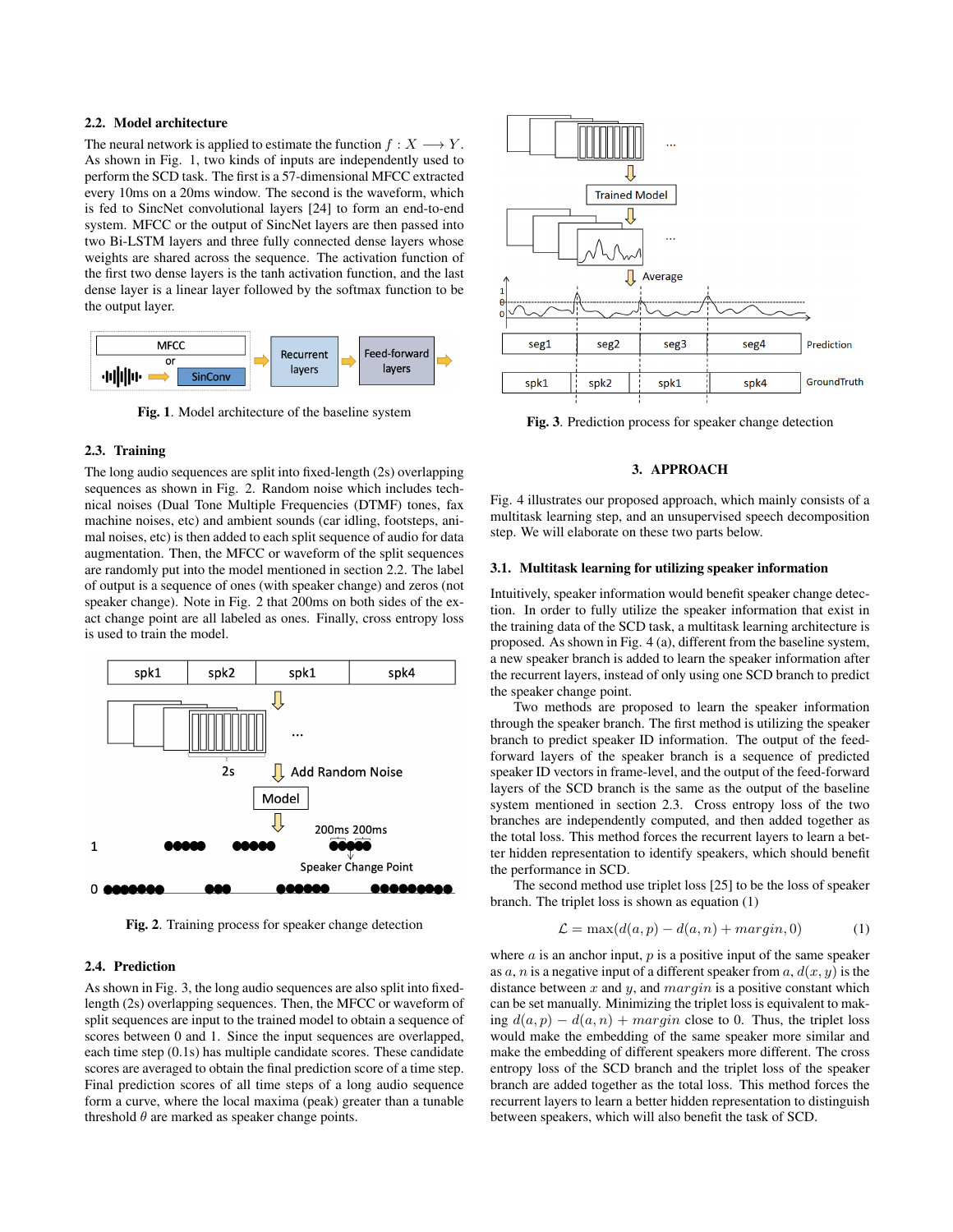

Fig. 4. Framework of proposed method

## 3.2. Unsupervised speech decomposition for extracting content information

Spoken content information is also important for the SCD task, because the human is able to do the SCD task only based on dialog text data without audio. In this work, we use an unsupervised speech decomposition method proposed by Qian et al. [23] to extract content information of speech – this method decomposes spoken information into rhythm, pitch, timbre, and content in an unsupervised manner. As shown in Fig. 4 (b), the model mainly consists of a content encoder (E<sub>c</sub>), a pitch encoder (E<sub>f</sub>), a rhythm encoder (E<sub>r</sub>), and a decoder whose input is the speaker ID (timbre) information and three encoder layers' outputs. The mel spectrogram is fed into the Random Resampling (RR) module before it is fed into the content encoder  $(E_c)$ . The RR module first randomly splits the input signal into segments, then randomly stretches or squeezes each segment before concatenating them together. The purpose of setting this module is to disrupt the time information, which makes the output signal of the RR module contains partially and randomly contaminated rhythm information, while keeping other information intact. The pitch contour, which is pitch frequency against time, is fed into the Random Resampling (RR) module before being fed into the pitch encoder  $(E_f)$ . The pitch contour contains pitch information and parts of the rhythm information (the reason why the rhythm block of pitch contour in Fig. 4 (b) misses a corner). After the pitch contour passes through the RR module, the rhythm information is disrupted and pitch information keeps intact. Furthermore, the mel spectrogram which contains all speech information is fed into the rhythm encoder  $(E_r)$  directly. Then, the output of three encoders and speaker ID information are input to a decoder module. Finally, the mean square error loss is computed between the output of the decoder module and the original mel spectrogram.

The unsupervised speech decomposition method essentially performs several key functions – first, timbre information is directly fed to the decoder, so timbre can be ignored by all the encoders. Second, only the rhythm encoder has access to the full rhythm information, while other types of information can be obtained elsewhere. Hence the rhythm encoder will prioritize passing the rhythm information, and remove other information given bottleneck constraints. Hence, the content encoder becomes the only module that encodes the spoken content information. Finally, with only the rhythm encoder encoding rhythm information and only the content encoder encoding

spoken content information, the pitch encoder must encode the pitch information. Therefore, after the training of unsupervised speech decomposition model, the content encoder, rhythm encoder, and pitch encoder are able to extract the content, rhythm, and pitch information of speech respectively.

### 3.3. Training and prediction

First, the audio clips that only containing one speaker in the training data of the SCD task are used to train the unsupervised speech decomposition model. Then, same as the baseline system, the long audio sequences are split into fixed-length (2s) overlapping sequences with 0.4 second shift. The 2-second audio clips are randomly fed into the multitask learning framework to train the SCD model. Meanwhile, these audio clips are also fed into the pre-trained unsupervised speech decomposition model to extract the content information of the corresponding clips, which are the output vectors of the content encoder. Since the content information of speech is useful for detecting the speaker change point, the content vectors are then concatenated together with the input of feed-forward layers of the SCD branch. The loss from the two branches are added to form the total loss. Parameters of the pre-trained unsupervised speech decomposition model are not updated during the training of the SCD model.

The prediction processes are nearly the same as the baseline system as shown in Fig. 3. The only difference is that the "trained model" in Fig. 3 becomes the proposed model shown in Fig. 4. The audio clips are fed into both the trained SCD model with multitask learning architecture and the trained unsupervised decomposition model. The extracted content vectors are concatenated together with the input of the feed-forward layers in the SCD branch. The output of SCD branch will be further processed to obtain the segmentation boundaries as mentioned in section 2.4.

## 4. EXPERIMENTS

# 4.1. Dataset

Experiments are conducted on the AMI corpus [26], which is an open-source dataset with 100 hours of conversational recordings. Each conversation is conducted in English with 4 to 5 speakers in the meeting domain. The information of "who spoke when" is provided in the annotation. The training, validation, and test sets are exactly the same as the baseline system. The training set includes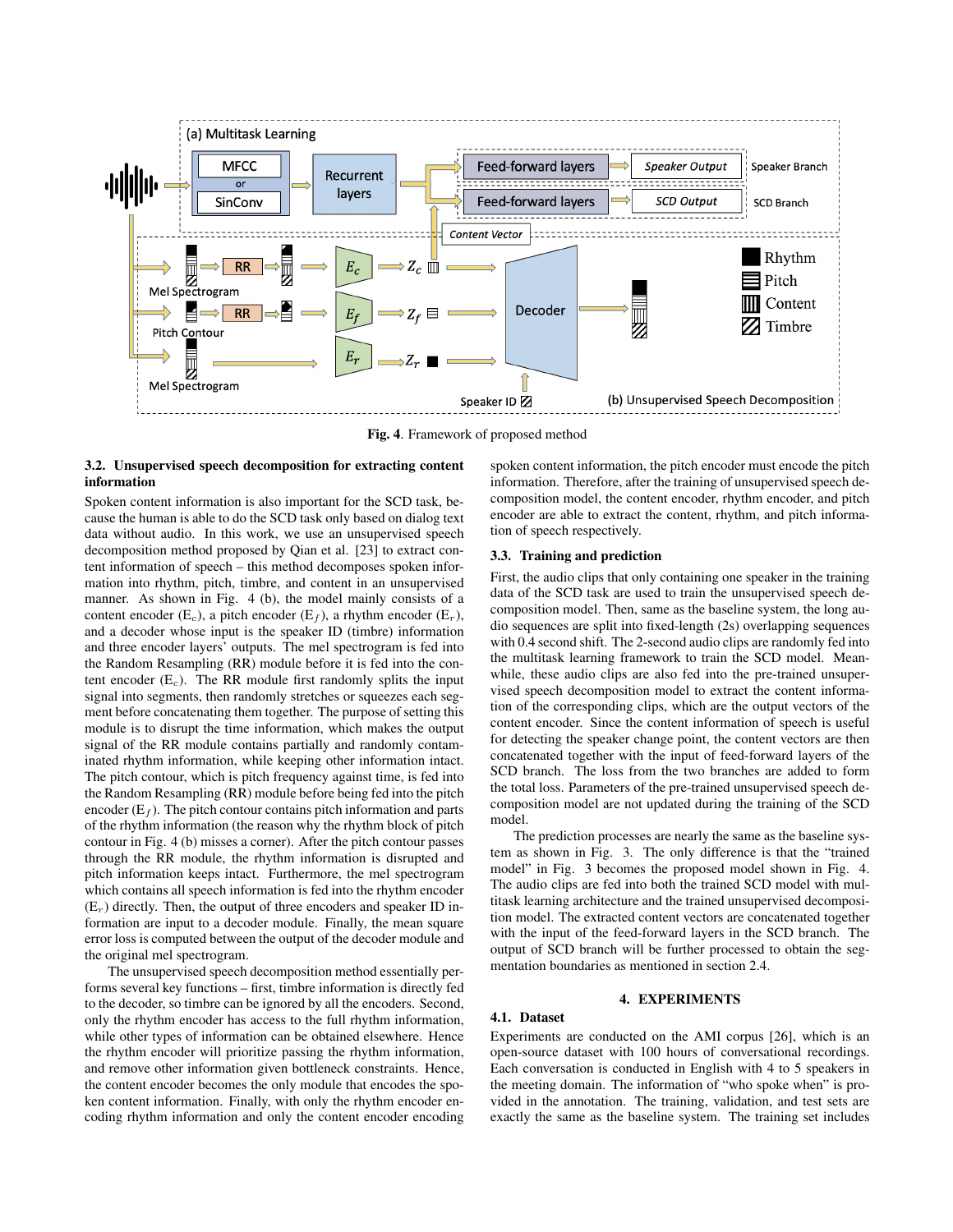118 conversations (about 70 hours), the validation set includes 26 conversations (about 15 hours) and the test set includes 24 conversations (about 15 hours).

#### 4.2. Evaluation metric

Coverage, purity, and F1 are used as the evaluation metrics for this task. Given R the set of reference speech turns, and H the set of predicted segments, the coverage is calculated as equation (2)

$$
coverage(R,H) = \frac{\sum_{r \in R} max_{h \in H} |r \cap h|}{\sum_{r \in R} |r|}
$$
 (2)

where |r| is the duration of segment r and  $r \cap h$  is the intersection of segments r and h. Purity is the dual metric where the role of R and H are interchanged. Detecting too many speaker changes would result in high purity but low coverage, while missing many speaker change points would result in high coverage but low purity. F1 is the harmonic average of coverage and purity.

### 4.3. Experimental setup

The reproduced baseline system and the proposed methods are compared in our experiments. All systems for the SCD task use the Adam [27] as optimizer with learning rate of 0.0005. The batch size of training is 512 when taking MFCC as the input, and 128 when taking waveform as the input. The threshold  $\theta$  (mentioned in section 2.4) and model using for test are selected on the validation set. The best model is selected in terms of the maximal F1 score. Given the best model, the  $\theta$  is selected in terms of the maximal coverage score whose corresponding purity score is marginally larger or equal to 85%. The settings of SincNet convolutional layers, LSTM layers, dense layers and the methods for adding random noise follow exactly the same as the work of Bredin et al. [1] (our baseline). The triplet loss in the proposed methods is calculated in each batch, which is based on the output of the last feed-forward layer in the speaker branch. Every frame in a batch is treated as the anchor once. The positive input is selected as a random frame with the same speaker as the corresponding anchor. The negative input is selected as a random frame with a different speaker from the corresponding anchor. The margin in triplet loss is set to 1. The Euclidean distance is used to calculate the distance between frames. The implementation of pre-training the unsupervised speech decomposition model follows the work of Qian et al. [23], except that the hop length for the extraction of mel spectogram and pitch contour is set at 10ms, which is consistent with the extracted MFCC.

#### 4.4. Results and discussions

Table 1 shows the experiment results with MFCC as the input, and Table 2 shows the results of using waveform as the input. The F1 results from Bredin et al. [1] for the validation set and test set are 81.94% and 83.71% when using the MFCC as the input, and 86.63% and 87.19% when using waveform as the input. The baseline result presented in this work is reproduced based on the publication. As shown in Tables 1 and 2, the F1 of the reproduced baseline is comparable or even higher than those originally reported. Both methods for utilizing speaker information with multitask learning architecture bring improvement over the baseline for both input forms. This demonstrates that utilizing speaker information with the proposed multitask learning architecture can improve the performance of SCD task. We also tried to use the speaker triplet loss to pretrain a neural network model with 2 LSTM layers and 2 dense layers sequentially, and then adding another 2 dense layers after the original 2 dense layers to fine-tune the model on the SCD task. The result (please see the second row in both tables) is better than the baseline, but worse than the proposed multitask learning architecture. Finally, as shown in Tables 1 and 2, adding spoken content information into the multitask learning framework further improves the performance of the SCD task for both input forms. To the best of our knowledge, the proposed method has attained a new state-of-the-art result on the AMI dataset for the SCD task in terms of the F1 score of purity and coverage.

Table 1. Results of using MFCC as the input on both validation and test set in terms of purity  $(\%)$ , coverage  $(\%)$ , and F1  $(\%)$ .

|                     | Validation |                        |       | Test  |                        |       |
|---------------------|------------|------------------------|-------|-------|------------------------|-------|
|                     |            | <b>Purity Coverage</b> | F1    |       | <b>Purity Coverage</b> | F1    |
| <b>Baseline</b>     | 85.01      | 79.90                  | 82.27 | 86.54 | 80.72                  | 83.53 |
| Pretrain+finetune   | 85.08      | 80.78                  | 82.87 | 87.04 | 81.18                  | 84.01 |
| Multitask (spk id)  | 85.07      | 79.98                  | 82.44 | 86.84 | 82.97                  | 84.34 |
| Multitask (triplet) | 85.02      | 81.14                  | 83.03 | 86.04 | 83.31                  | 84.65 |
| $Triplet + content$ | 85.04      | 81.68                  | 83.33 | 86.16 | 84.56                  | 85.35 |

Table 2. Results of using waveform as the input on both validation and test set in terms of purity  $(\%)$ , coverage  $(\%)$ , and F1  $(\%)$ .

|                     | Validation |                        |       | <b>Test</b> |                        |       |
|---------------------|------------|------------------------|-------|-------------|------------------------|-------|
|                     |            | <b>Purity Coverage</b> | F1    |             | <b>Purity Coverage</b> | F1    |
| <b>Baseline</b>     | 85.38      | 89.49                  | 87.39 | 85.62       | 89.71                  | 87.62 |
| Pretrain+finetune   | 85.00      | 90.51                  | 87.67 | 85.16       | 90.92                  | 87.95 |
| Multitask (spk id)  | 85.00      | 91.74                  | 88.24 | 85.61       | 91.04                  | 88.24 |
| Multitask (triplet) | 85.26      | 91.49                  | 88.27 | 85.66       | 91.02                  | 88.26 |
| $Triplet + content$ | 85.00      | 91.92                  | 88.32 | 85.68       | 91.75                  | 88.61 |

### 5. CONCLUSIONS

This work proposes a novel neural network framework for detecting speaker change points from audio data at the frame level. First, a multitask learning architecture is designed to utilize the speaker information in training data. A speaker branch is added based on the baseline system to help the model learn to identify speakers, or learn to distinguish different speakers using triplet loss. Experiments show that both methods for utilizing speaker information with multitask learning architecture outperform the baseline system, which demonstrates that utilizing speaker information with the proposed multitask learning architecture can improve the performance of the SCD task. Then, a spoken content vector extracted from a pre-trained unsupervised speech decomposition model is added to the multitask learning architecture to help predict the speaker change points. Experimental results show that this can further improve the performance of the SCD task. Overall, to the best of our knowledge, the proposed approach has achieved a new state-of-the-art result on the AMI dataset for the SCD task.

### 6. ACKNOWLEDGMENT

This work is partially supported by the CUHK TDLEG Grant (2016- 2019) and a grant from the CUHK Stanley Ho Big Data Decision Analytics Research Centre.

#### 7. REFERENCES

[1] Hervé Bredin, Ruiqing Yin, Juan Manuel Coria, Gregory Gelly, Pavel Korshunov, Marvin Lavechin, Diego Fustes, Hadrien Titeux, Wassim Bouaziz, and Marie-Philippe Gill, "Pyannote. audio: neural building blocks for speaker diarization," in *ICASSP 2020-2020 IEEE International Conference*